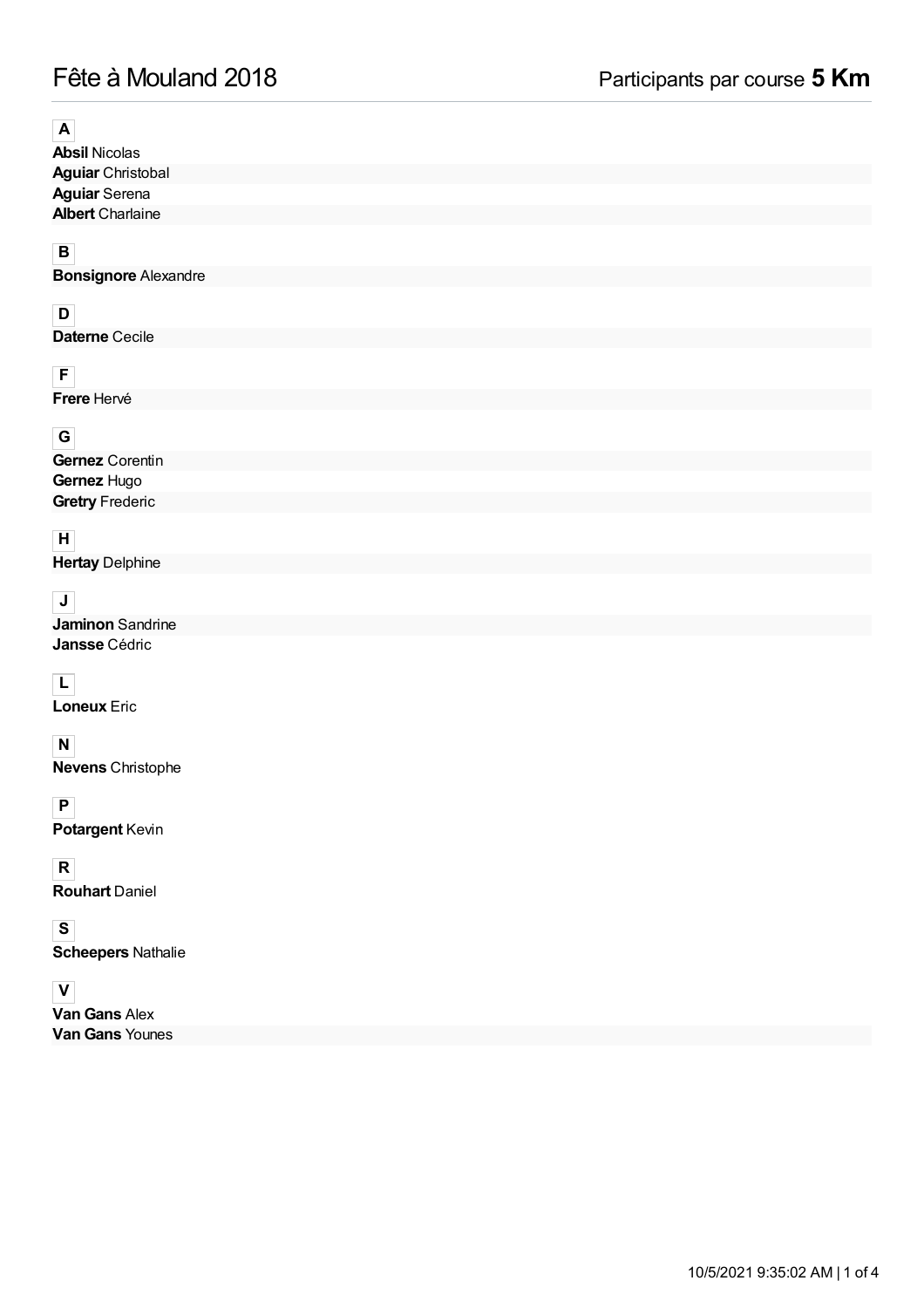**C**

**Califice** Bertrand **Coudanne** Carine **Crommen** Coralie **Custers** Michel

**F**

**Fafchamps** Claudine

## **G**

**Genet** Benoit **Gillon** Coraline

#### **H**

**Hanssen** Roland **Happart** Gregory **Hounje** Freddy **Hrdlicka** Tomas

## **J**

**Janssen** Maurice **Jossa** Alix

## **K**

**Kramer** Pascale

## **L**

**Laverdeur** Ralph **Leclercq** Isabelle **Lecloux** Sebastien

## **P**

**Picard** Xavier

**R**

**Rassaerts** Sara

#### **S**

**Sindic** Benoit **Stephany** Christan

#### **U**

**Ulrici** Michel **Ulrici** Olivier

#### **W**

**Wathelet** Frederic